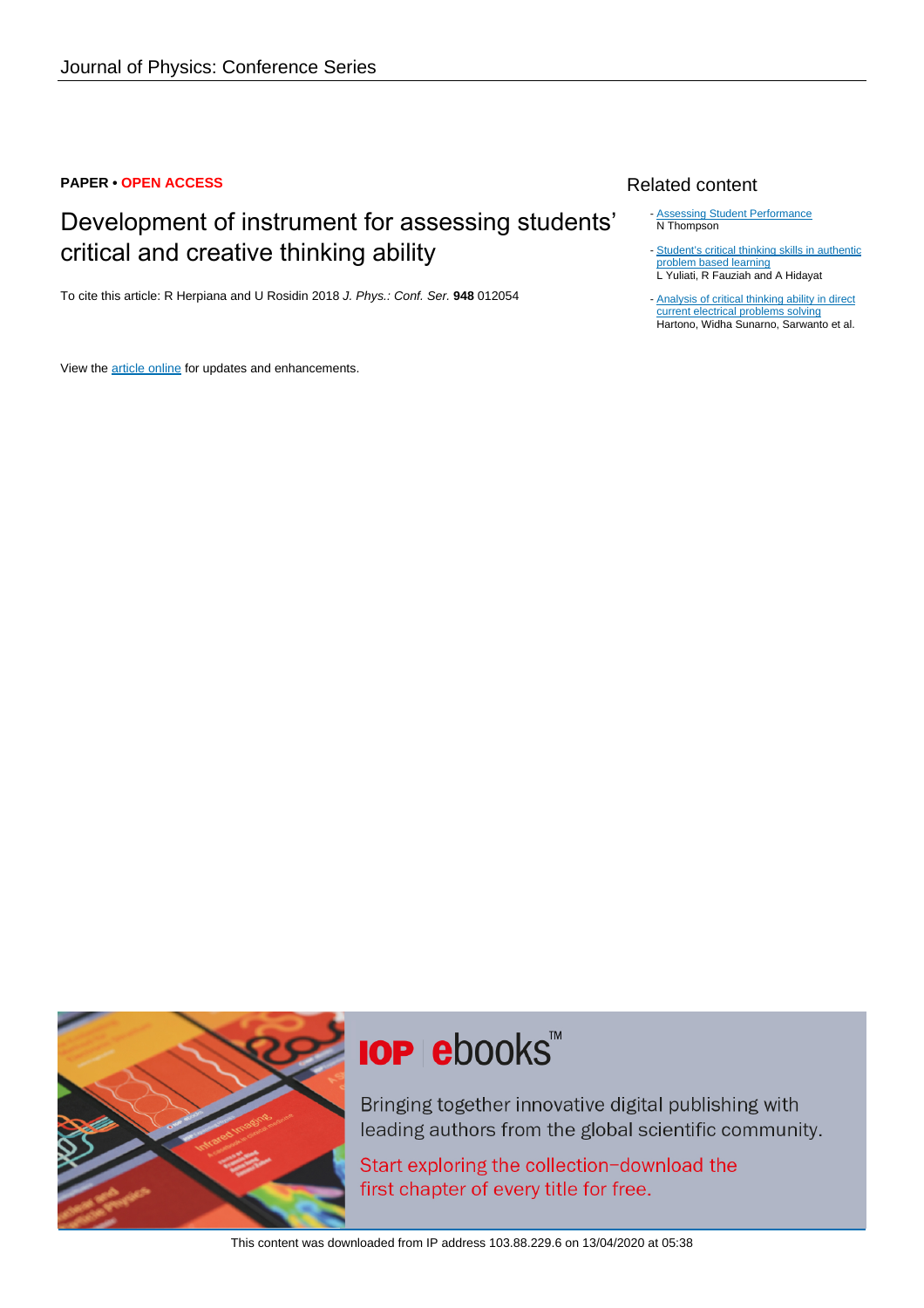# **Development of instrument for assessing students' critical and creative thinking ability**

# **R Herpiana1,a and U Rosidin1**

1 Physics Education of Graduate Program, Lampung University, Jl. Sumantri Brojonegoro No. 01, Lampung, Indonesia.

a E-mail: Ria.herpiana@yahoo.co.id

**Abstract**. The purpose of this study was to develop instruments to measure critical thinking ability and creative students in the topics of physics simple harmonic motion. The research method used was research development with application of procedures including research and data collection, planning, and initial product development. The participants of the study were thirty-four tenth grade students and five physics teachers of physics who were selected randomly from schools in the province of Lampung. The data collected by using test and analyzed in quantitative descriptive. Initial data showed that students' critical and creative thinking ability were still low and instruments to assess students' critical thinking skills and creative students was not yet available. Most of assessment conducted focused on memorization. Thus, the researchers developed a draft of instrument in the form of the test description based on criteria that encouraged students' activity in understanding the concepts, strategies and decision/solution in dealing with problems. The development of the instrument was conducted considering realworld phenomena in the form of pictures and stories, description of the situation, and verbal presentation.

#### **1. Introduction**

The primary purpose of education is to improve and develop students' ability. Various factors might contribute to this purpose, one of which is the ability of teachers to perform and utilize assessment, process evaluation, and learning outcomes [1]. Such ability is necessary to understand the application of intended learning objectives that have been set in the curriculum. In addition, the ability lead to improve the learning process performed by the teacher so that learners can understand and apply what they already know. To do that, learners should work to solve a problem, discover by themselves, and try to implement their ideas. In this case, critical and creative thinking ability play important role in reaching the educational goals successfully.

Critical and creative thinking ability is important abilities for the learners to solve the problems encountered [4]. Thus, these abilities are important for all students, especially high school students. However, based on PISA result reported by the Organization for Economic Co-Operation and Development (OECD), Indonesia ranks  $69<sup>th</sup>$  out of 76 countries [12]. The result indicates that the average of Indonesian students still have problems in terms of the three cognitive aspects, namely knowing, applying, reasoning

According Ministry of National Education and Culture, assessment of learning outcomes performed by educators is the process of collecting information/data about learners' learning achievement in

1 Content from this work may be used under the terms of the[Creative Commons Attribution 3.0 licence.](http://creativecommons.org/licenses/by/3.0) Any further distribution of this work must maintain attribution to the author(s) and the title of the work, journal citation and DOI. Published under licence by IOP Publishing Ltd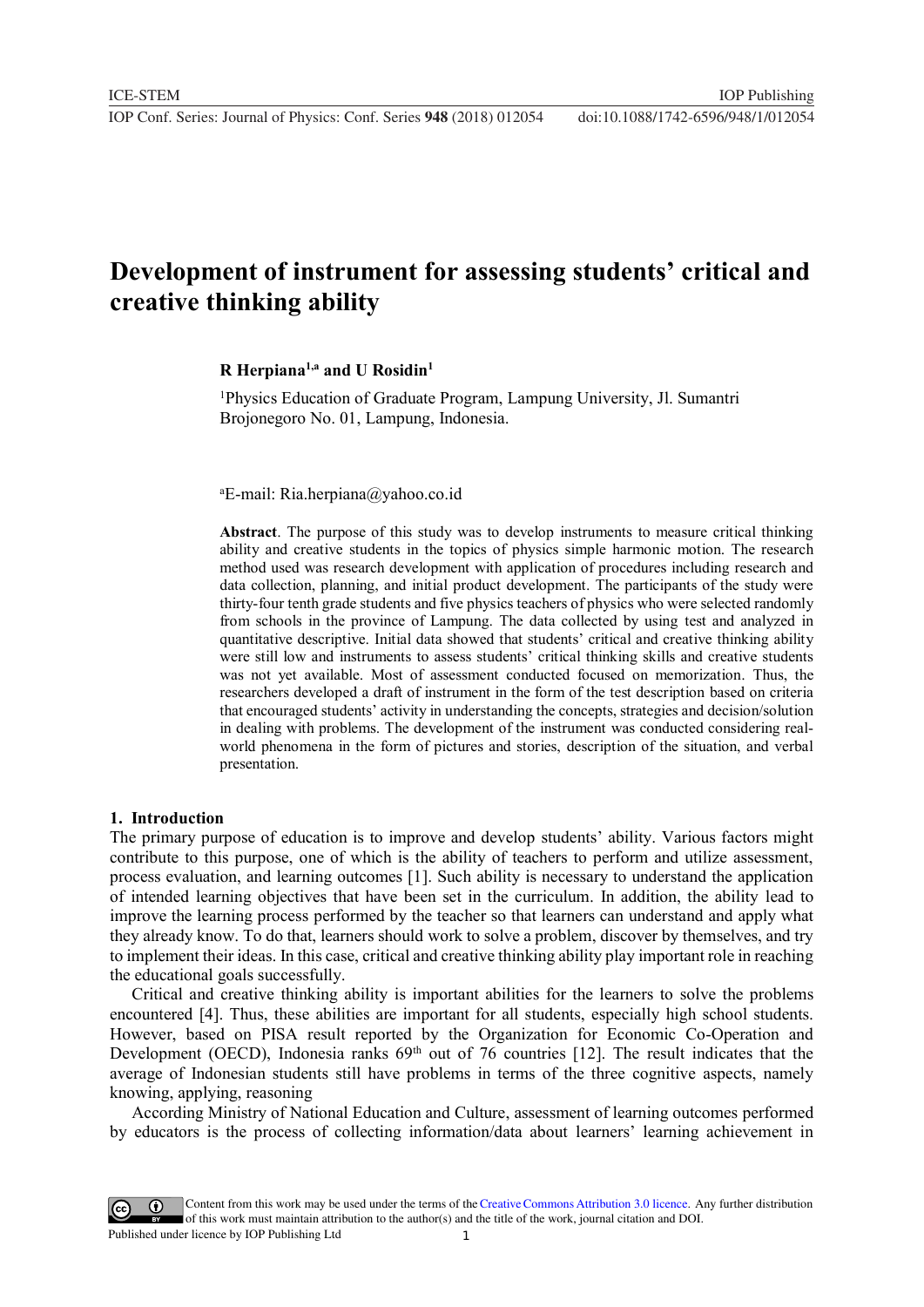| <b>ICE-STEM</b>                                                      | <b>IOP</b> Publishing              |
|----------------------------------------------------------------------|------------------------------------|
| IOP Conf. Series: Journal of Physics: Conf. Series 948 (2018) 012054 | doi:10.1088/1742-6596/948/1/012054 |

various aspects such as attitude, knowledge, and skill in a planned and systematic ways to monitor the process and learning progress and to improve learning outcomes through assignment and evaluation of learning outcomes [13]. Based on these opinions, it could be concluded that the assessment can provide stimulation to students to develop students' critical and creative thinking skills.

Problems that occur in one of schools in Lampung Province are cognitive assessment instruments used in the form of questions that tend to focus on memorization. Meanwhile problems that encourage students' critical thinking skills and creative learners are not applied. Therefore, students' thinking ability is still low. In addition, it has been exaggerated by teachers' lack of ability to design its instrument designed specifically to improve students' critical and creative thinking skills. Thus, the teachers are in need of guidance to develop the instruments.

The test instrument developed was a test instrument description. The developed test items used image, graphic, and tables which led students to reach taxonomy of educational goals and involve higher-level cognitive processes [11]. The purpose of this study is to develop the design of physics instrument on simple harmonic motion material to measure students' critical and creative thinking ability.

# *1.1. Assessment Instruments*

Assessment is the process of collecting and processing information. In education, assessment means the process of collecting and processing information to determine achievement of students' learning outcomes. To do this, teachers need instruments in the form of questions to assess cognitive, affective, and psychomotor aspects. One way to understand characteristics and quality of learning outcomes are through assessment. Therefore, teachers can understand exactly what students have achieved. Assessment is the process of collecting, interpreting and using evidence to make decisions about student achievement in education [7]. Assessment, in general, can be used to determine the level of achievement of learning outcomes known as the assessment of learning (AoL), and to improve the learning process known as the formative assessment or assessment for learning (AfL) [17]

Assessment of learning is an assessment used to find out what students know, to indicate whether it has met the standards, and to make comparison among students [5]. Assessments is designed to inform teachers to modify their learning activities, differentiate, and understand how students approach learning. In this study, to develop students' critical and creative thinking skills, an assessment of learning is needed that can improve learning in the classroom [6]. Teachers should use assessment to plan lessons, identify student needs in learning and re-teach materials which are not understood by students.

# *1.2. Critical and Thinking*

Critical thinking is a cognitive activity related to the use of mind [4]. Based on Bloom's cognitive dimensions, critical thinking skills occupy the dimensions of analysis (C4), synthesis (C5), and evaluation (C6). It appears that these dimensions are derived from Bloom's old taxonomic system. If matched with Bloom's Bloomfield taxonomy revised by Anderson and Krathwohl [2], then critical thinking skills occupy parts of analysis (C4), and evaluation (C5), because, in the revised version, the synthesis dimension is integrated into the analytical dimension. While creative thinking is a mental activity that fosters original ideas and new understandings. Creative thinking is a habit of the mind trained by paying attention to intuition, animating the imagination, revealing new possibilities, creating stunning perspectives, and generating unexpected ideas [6]. Creative thinking is a mental activity that produces something new that results from development.

# **2. Methodology**

The selected research and development model was developed by the Borg and Gall model which consisted of ten development steps: (1) collecting research and information; (2) planning; (3) developing draft; (4) implementing field trials; (5) revising trial results; (6) re-implementing field trials; (7) results of refined products; (8) field implementation test; (9) refining the final product; and (10) dissemination and implementation [3]. This article only reports three steps: research development from research and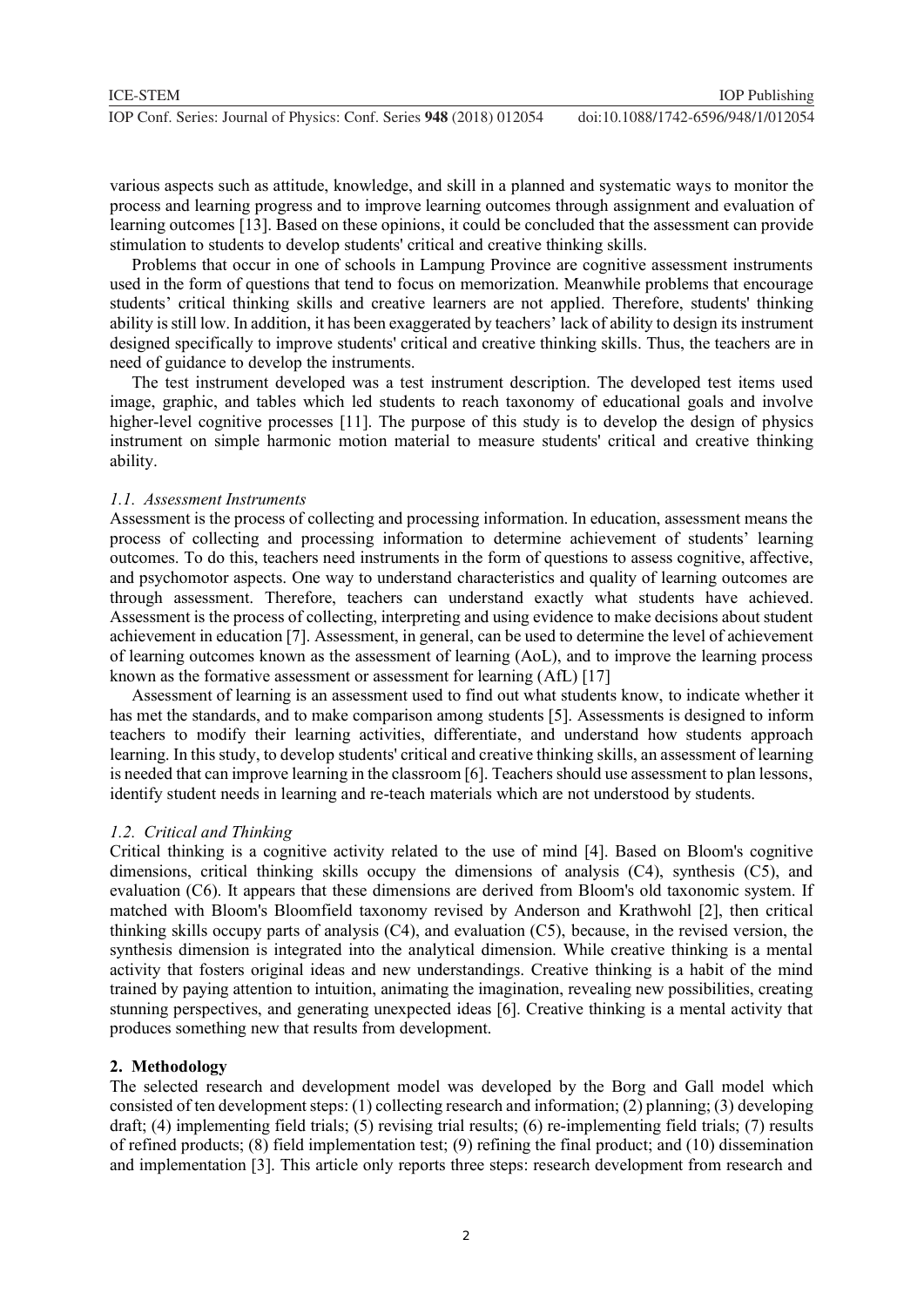information gathering, planning, and early product development. The research steps are presented in Figure 1 below.



**Figure 1.** Steps of Development

Research development in this article is

# *2.1. Research and information gathering*

This research and gathering of information is the first step in this research to map the problems that is studied and to bring up the idea of the product to be developed. Form of research and data collection in the form of field needs analysis and literature review. Necessary analysis were performed by providing needs analysis to 34 high school students of class X and five physics teachers who were selected randomly from schools in Lampung Province. The literature review conducted by reviewing several books and research results are relevant to the development of the research.

# *2.2. Planning*

At the planning stage, basic physics competence analysis was conducted such as determining some basic competencies whose phenomenon were found by students easily. Subsequent processes was to develop indicators of assessment instruments adapted to indicators of critical and creative thinking skills. The next steps were to create natural phenomena in the form of pictures and stories, presentation of the problem (description of the situation), and presentation of statements and experimental table data that could be presented in accordance with the basic competence sequence.

# *2.3. Early product development*

The early product development stage determine the purpose of the assessment instrument is to train students' critical and creative thinking skills. The parts planned in the planning phase are designed in such a way that they became design products at this stage. The test instrument should contain some good test instrument parameters. The assessment instrument to be developed was used to help students to practice their critical and creative thinking skills, the following is the assessment instrument design can be seen in the following figure: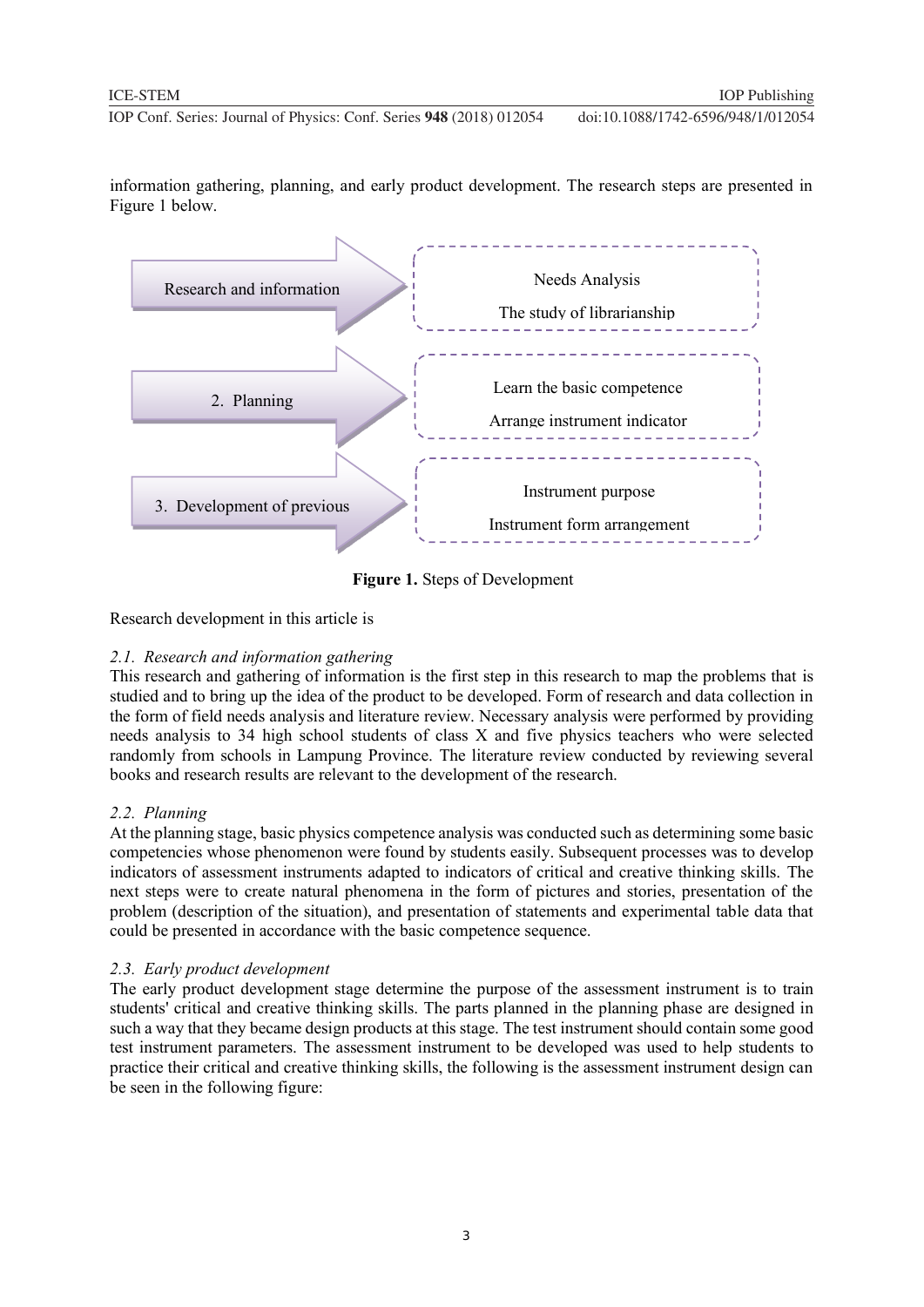

**Figure 2**. Assessment Instrument Design

#### **3. Results and Discussion**

The stages done in this research are that the research and information gathering stage are based on relevant theoretical studies. The information obtained is the need to develop a test instrument used to measure students' critical and creative thinking based on preliminary study conducted in one of the high schools in Lampung. According to preliminary study results, it was found that cognitive assessment instruments used to train students' critical and creative thinking skills have not been widely available. Most questions tend to measure aspects of memory or memorization that cannot be used to train students' thinking skills even higher. Moreover, in solving the problems of simple harmonic motion that requires reasoning and analysis in solving it, so need to develop assessment instruments to measure the ability of critical and creative thinking. So in the next stage, the researcher attempts to develop the instruments that will be developed, such as the question of critical and creative thinking based on indicators of the thinking stage. The type of test is a subjective test in the form of a description test.

The result of the initial product development is the design of the critical and creative thinking criteria of high school students on simple Harmonic Motion materials. The specific purpose of instrument design is that students can:

a. investigate the concept of harmonic vibration on a simple pendulum swing;

b. determining the restoring force on a simple swing;

c. analyze the relationship of style and vibration in everyday life.

The developed instrument is in the form of a description test. The problem developed test adapted to indicators Basic Competence Motion Harmonist Simplified and Indicator Critical thinking and creative thinking. The indicators of critical thinking are: (a) Interpreting, (b) Analyzing, (c) Evaluating and (d) Inferring [4]. The general indicators used in the critical thinking are ability to understand either known or well-asked questions, to identify the relationships between the statements, questions and concepts provided in the questions, and to provide right explanation using right strategy in solving the problem, to complete and correct and students can make the right conclusions.

The test instrument for measuring critical thinking skills is a description test. It contains questions that lead to certain indicators of critical thinking ability. While some creative thinking skills are: (a) Fluency, (b) Flexibility (Dexterity), (c) Originality and (d) Elaboration [6]. Assessment instruments are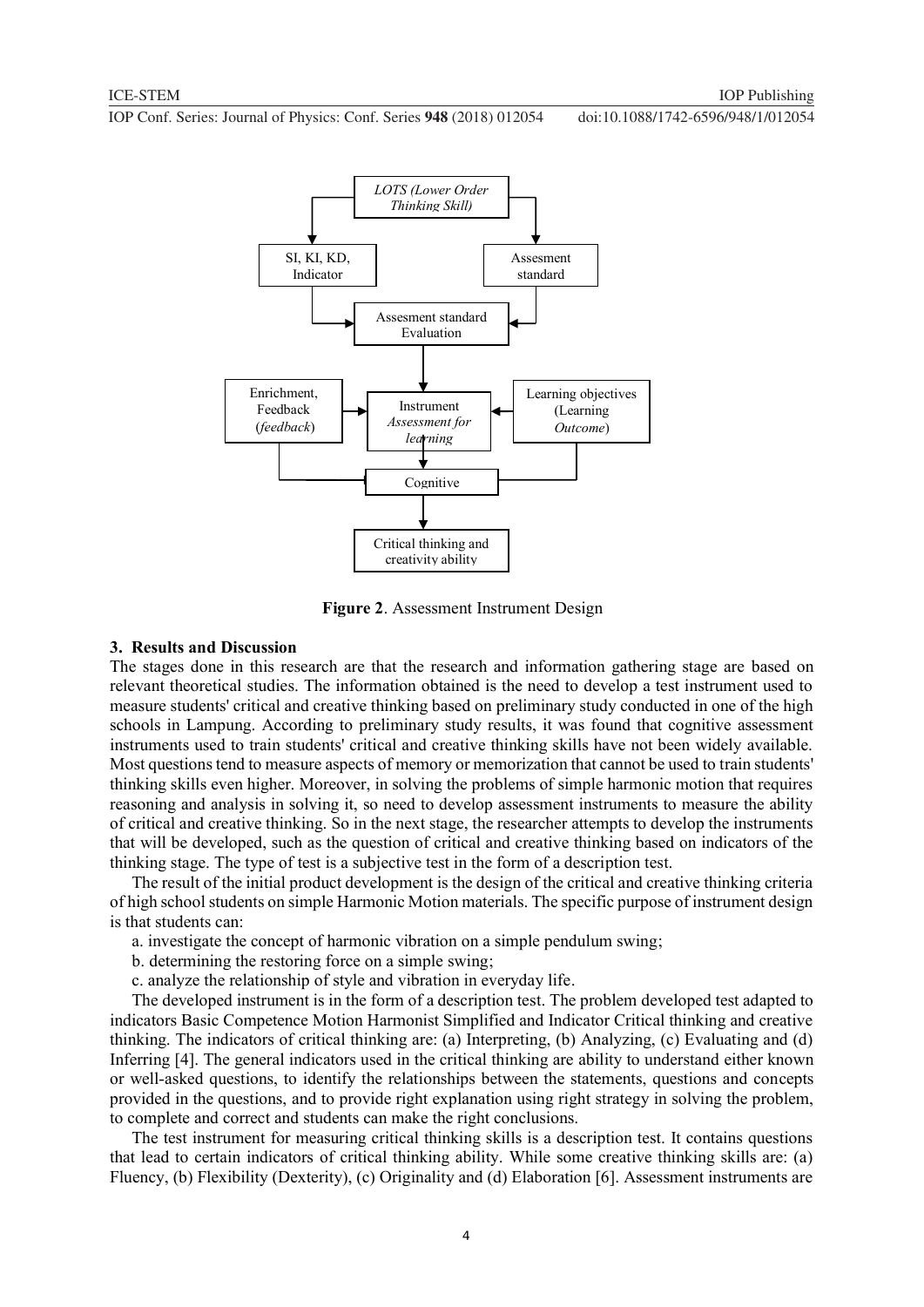based on creative thinking skills, test instruments that are created to make students spark a lot of ideas, answers, problem-solving, able to generate varied answers, think something that never thought of others and develop an idea and detailing of an object making it more interesting [15].

The plan for the appraisal of assessment instruments was carried out with the first three meetings of prior learning process in order to develop students' critical and creative thinking skills. A final meeting was conducted to examine the problem as a whole with the objective of knowing the effectiveness of the developed test instrument whether effective in measuring ability think critically and creatively as an assessment of learning students [10]. The first meeting discussed the topic of the concept of harmonic vibration in the pendulum swing, in this meeting the process of teaching and learning with the aim that students can understand the topic discussed to work on the problem of critical thinking and creative skills that have been assembled as an assessment for learning.

After the learning was performed, the students were given some description questions to assess their thinking ability. The second and third meetings were still going through the same process as the first meeting, only the topics discussed was different. The second meeting discussed the restoring style and the third meeting discussed the relationship of style and vibration in everyday life. From these three meetings, the students' value in working on the critical thinking and creative thinking problem was given.

Based on the analysis, it could be said that the test instrument of critical and creative thinking ability was designed to build and train students' critical and creative thinking skills based on the indicators of problem made. The following are examples of problems that could improve students' critical and creative thinking skills in simple harmonic motion materials.



**Figure 3**. Picture on the left shows a hummingbird flapping its wings while sucking on nectar. Hummingbirds have a body mass of about two grams. This bird flaps its wing 80 times every second. Why does the hummingbird flap its wings? What do you think about it?

Students answered the question in various responses. To measure students' ability to answer the question, it considered analysis of natural phenomena created based on drawings and stories that led students to take decisions in solving the problem.

The results of research conducted by Treagust showed that learning using assessment sheet as an assessment for learning could improve students' ability in science learning. The use of test instruments as an assessment for learning is necessary to develop students' thinking skills [16]. This also agrees with research by Klenowski. The results obtained showed that assessment for learning, a process of identifying development of learning, was able to develop students' thinking ability [8]. Thus, the use of an assessment instrument of critical and creative thinking skills as an assessment for learning is able to develop students' thinking ability.

The use of critical thinking and creative thinking test instruments is one of the alternatives for teachers to determine the level of critical and creative thinking skills of students [14]. By working on the problem of critical thinking and creative students can provide answers in accordance with the ability to think so that teachers know how well the level of thinking ability of students. This, of course, can help teachers to better develop critical and creative thinking test instruments on other topics so that students can develop their thinking ability to be more optimal. The test instrument of critical and creative